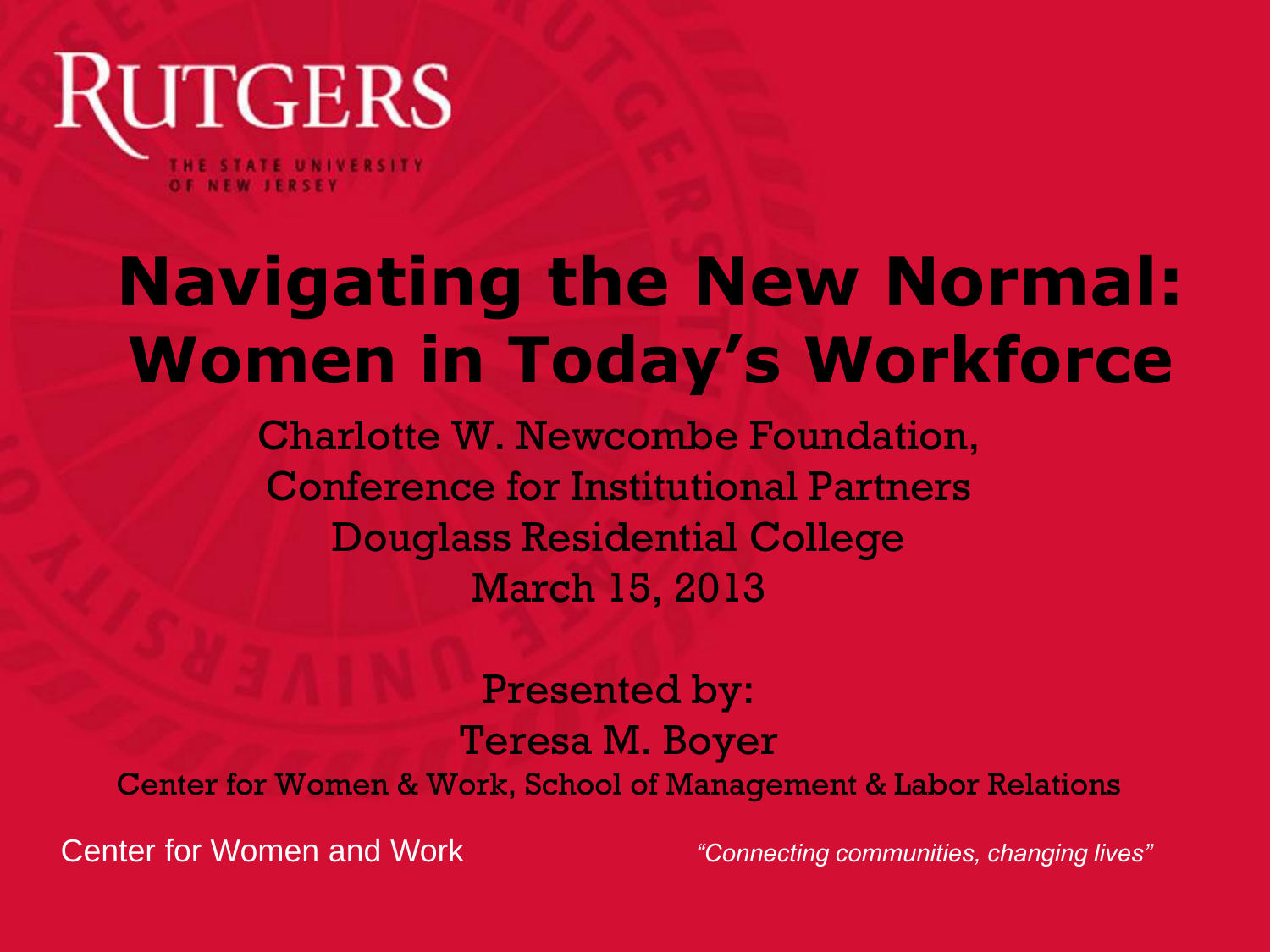

## Women in today's workforce

- Increasing representation in the workforce
- Increasing number of women with college degrees
- Opening doors in some fields
- Trends moving towards work supports and work-life discussions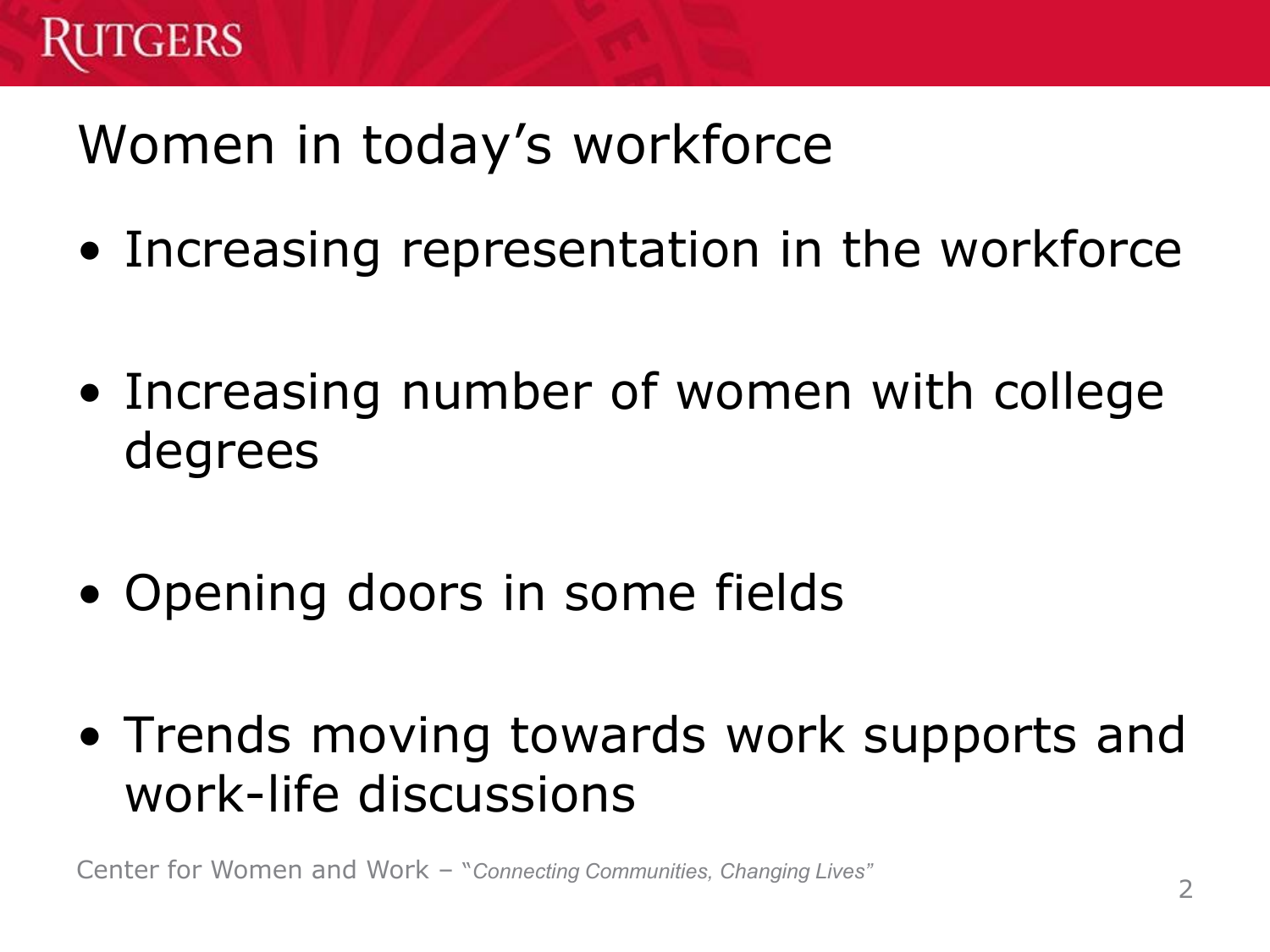

# Workforce Challenges for Women Over 25

- Occupational Segregation
- Advancement Issues
- Securing Retirement
- Pay gap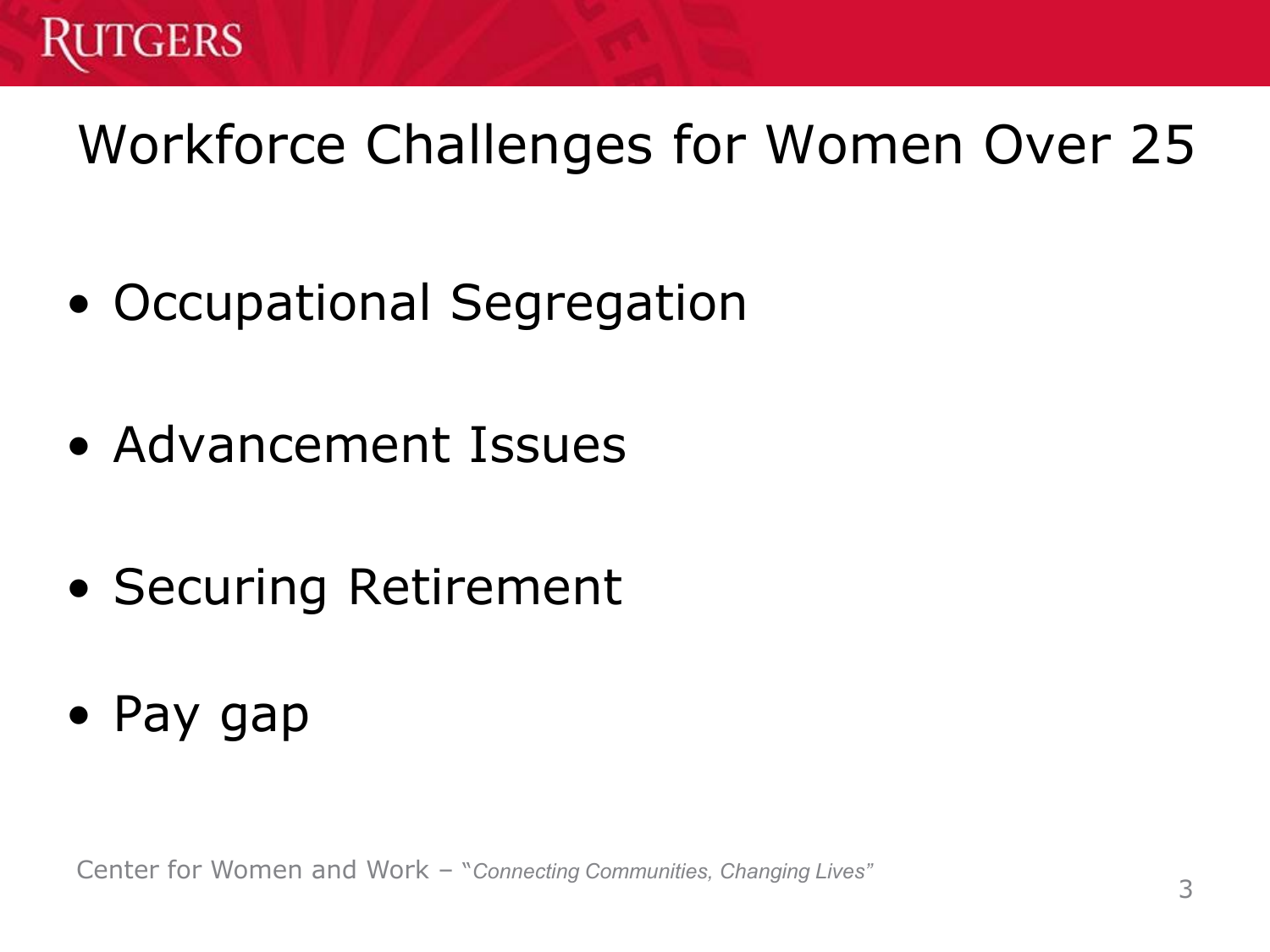#### TGERS

#### **The Pay Gap and Age:** Weekly Median Earnings of Full-time Workers, by Gender and Age, 2010



Source: AAUW- Simple Truth About The Pay Gap, March 2013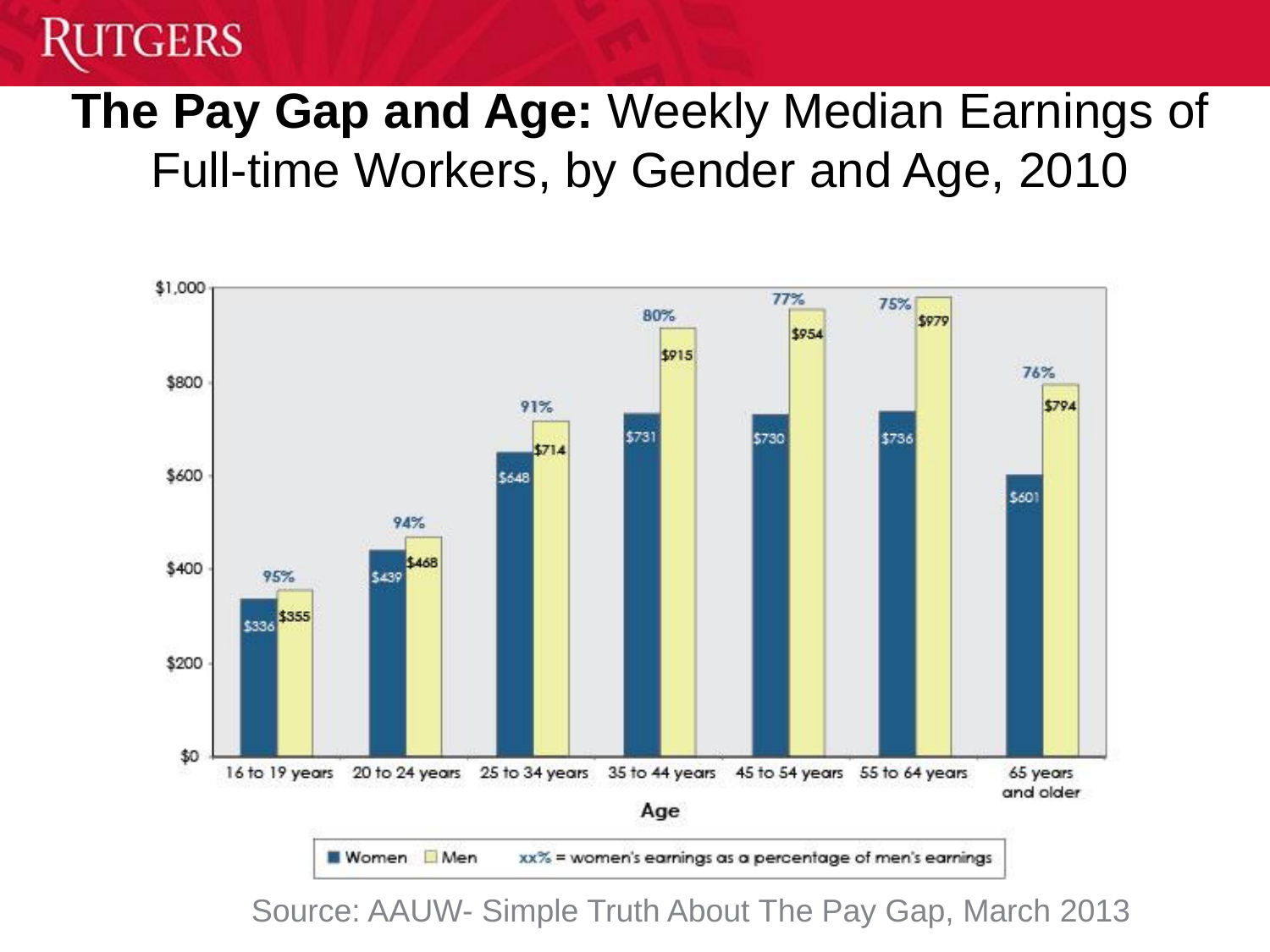#### GERS

#### **The Pay Gap and Education:** Weekly Median Earnings of Full-time Workers, by Gender and Education Level, 2010



Source: AAUW- Simple Truth About The Pay Gap, March 2013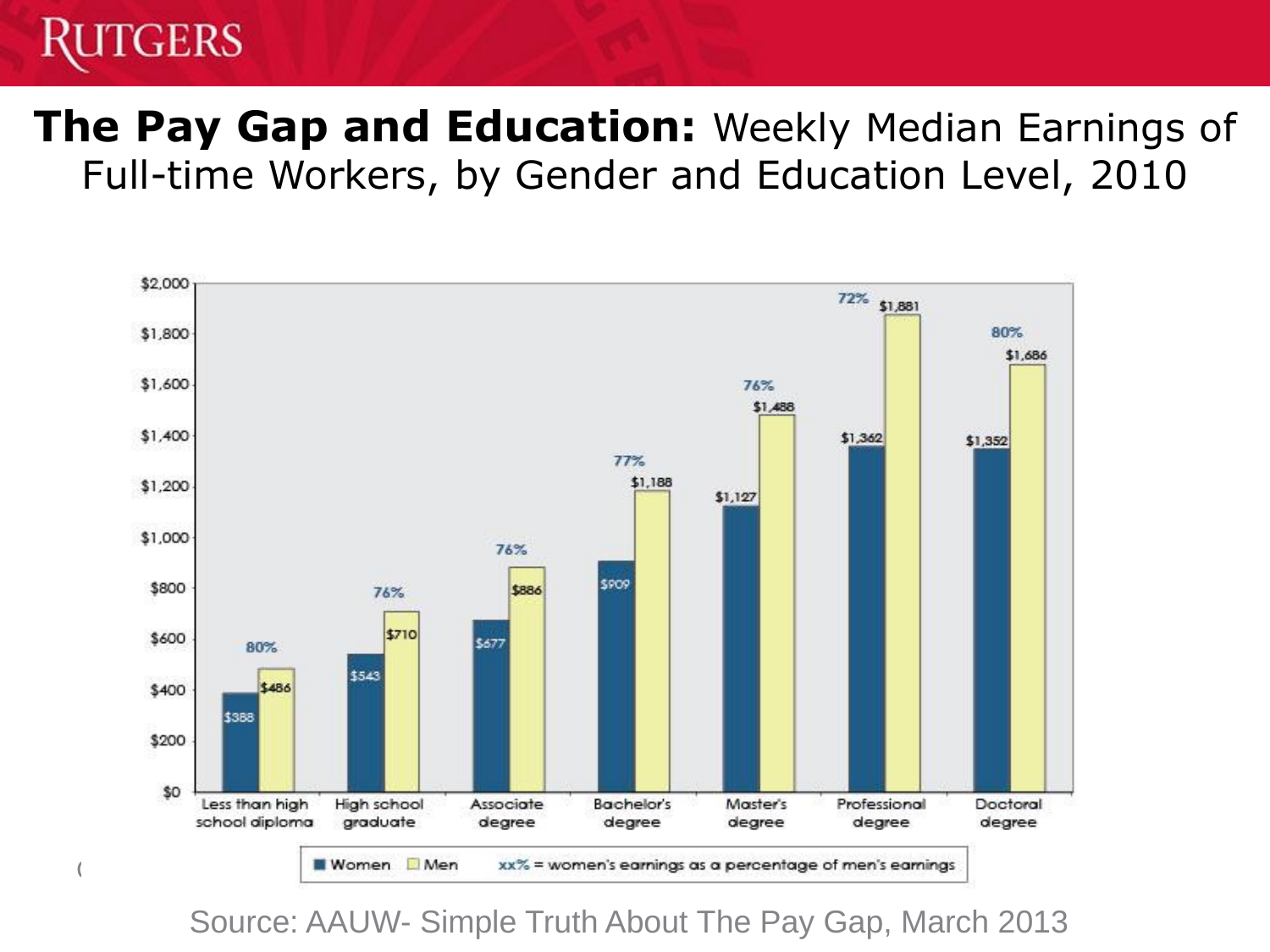

### Value of the college degree in the workforce, and more…

- Health and parenting benefits
- Career Satisfaction
- Compensation
- Better access to advancement opportunities
- Sustainable employability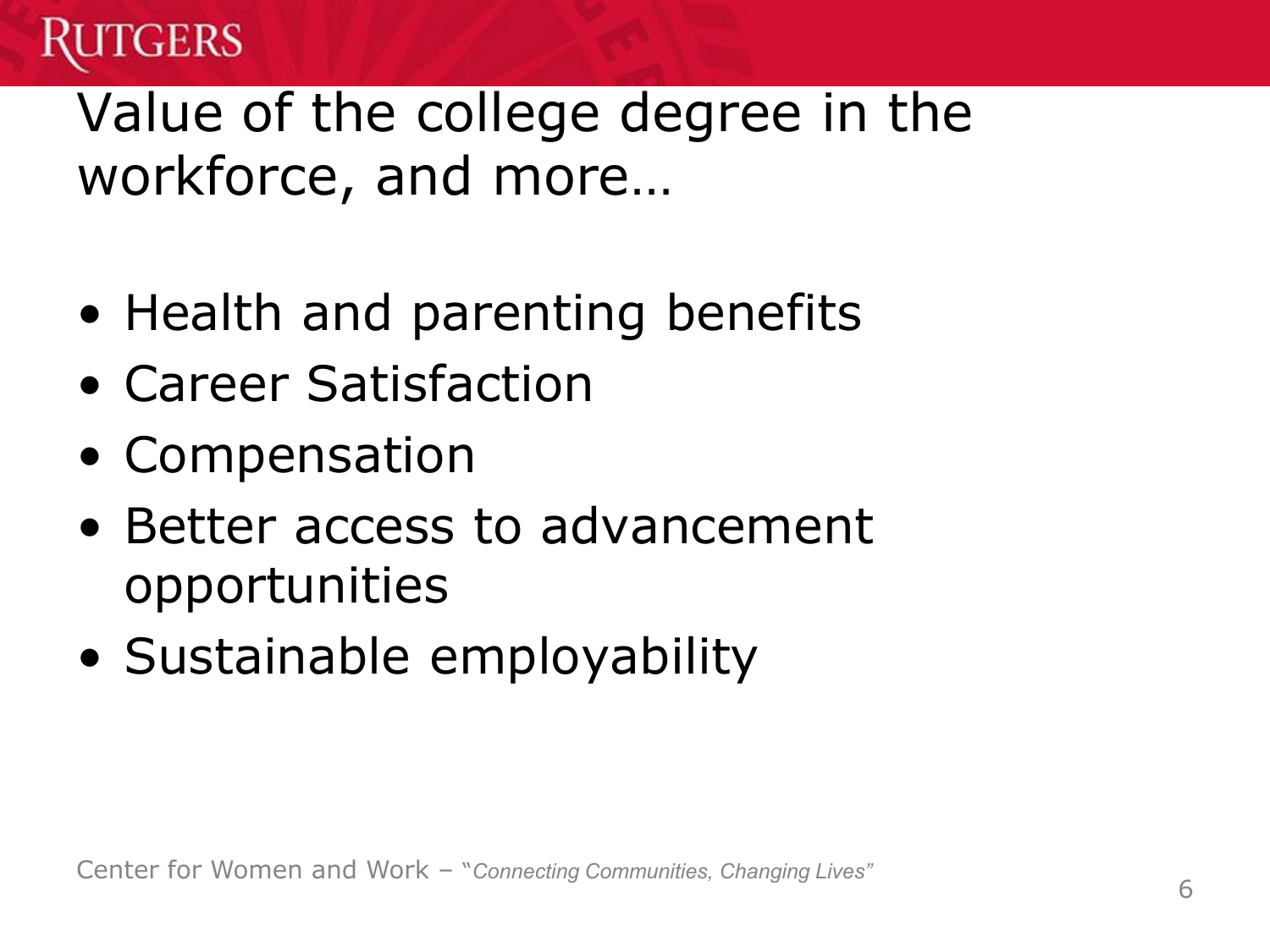#### **RUTGERS**

Between 1973 and 2018, our projections show that jobs available for workers with postsecondary education are projected to increase from 28 percent to 63 percent of all occupations.

Source: Authors' analysis of March CPS data, various years; Center on Education and the Workforce forecast of educational demand to 2018



Source: Georgetown Center on Education and the Workforce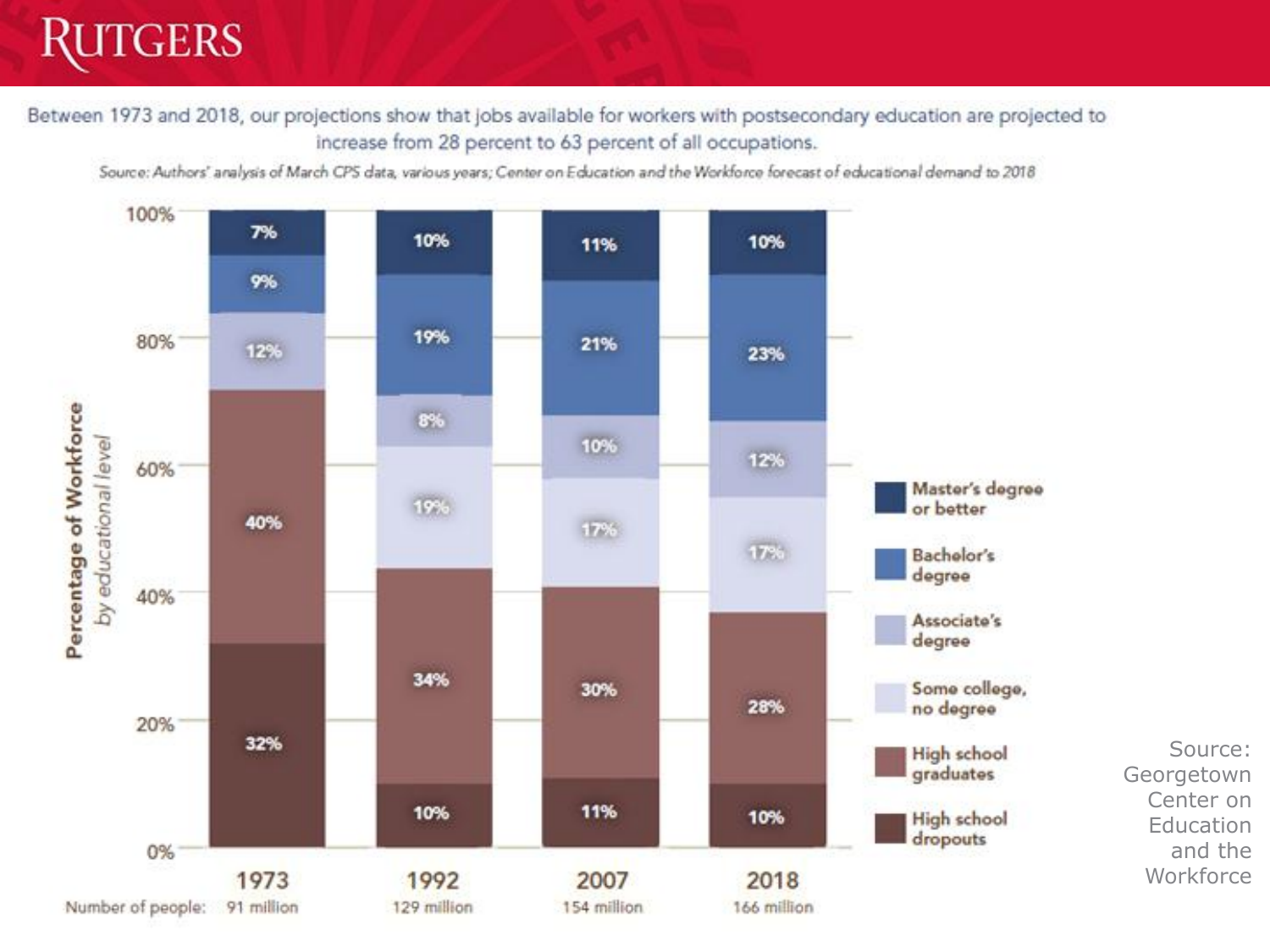#### **Job Growth Improves for Women and Men**



Source: IWPR analysis of U.S. Department of Labor Bureau of Labor Statistics, Current Employment Statistics (March 8, 2013)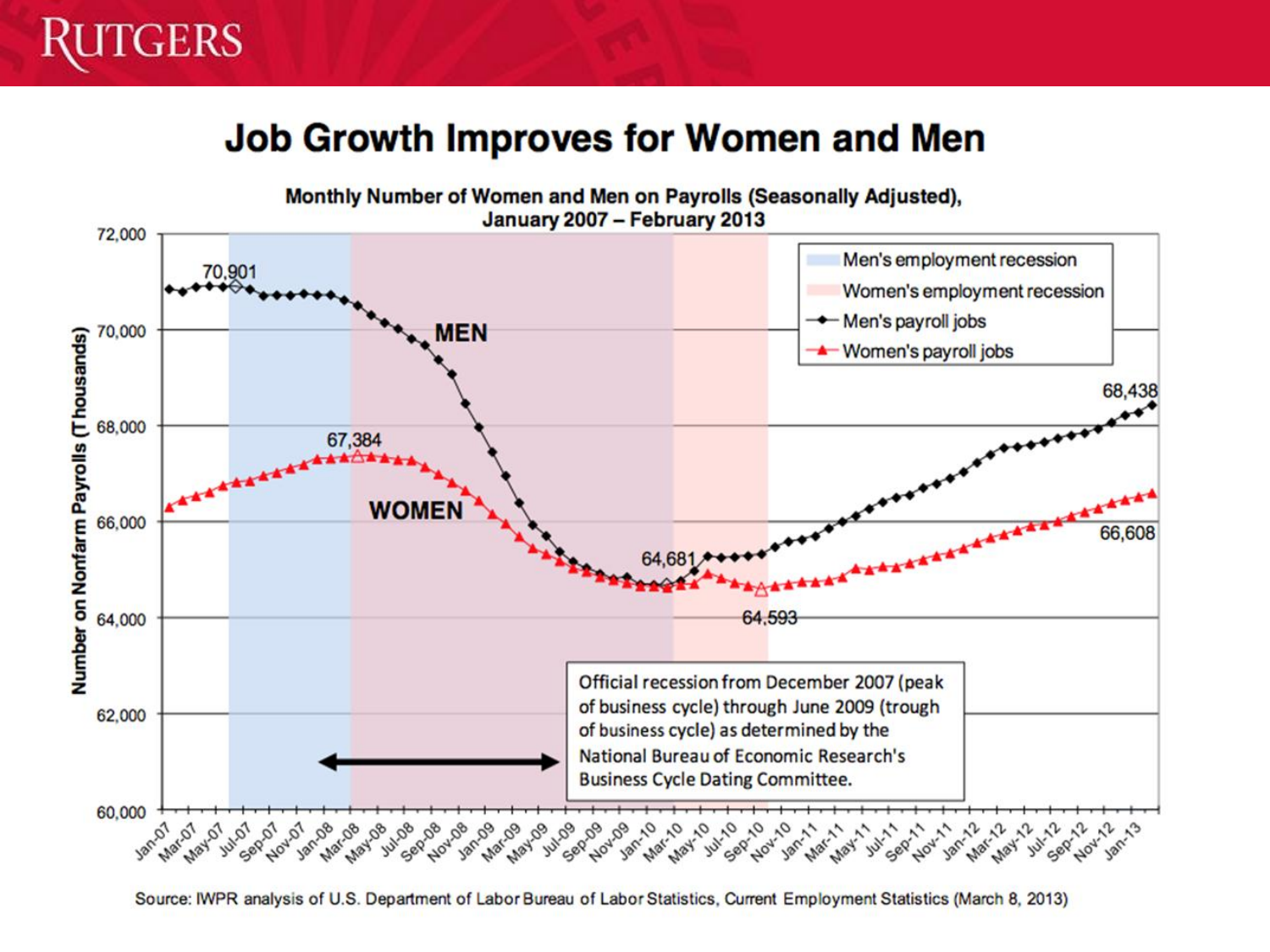# Impact of the recent recession

• Competition for jobs

GERS

• Greater emphasis on the degree

Unemployment Rates by Educational Attainment, and Sex, 2010 (In Percent)

|       | Less than<br>H.S. diploma diploma | H.S.  | Some college,<br>no degree | Bachelor's<br>degree<br>or higher |
|-------|-----------------------------------|-------|----------------------------|-----------------------------------|
| Total | 14.9%                             | 10.3% | $9.2\%$                    | $4.7\%$                           |
| Women | 14.6                              | 9.0   | 8.7                        | 4.7                               |
| Men   | 15.0                              | 11.3  | 97                         | 4.8                               |

Source: U.S. Department of Labor, Bureau of Labor Statistics, *Employment and Earnings*, January 2011, Annual Averages.

- Sector-based recession and growth
- Growth of part time employment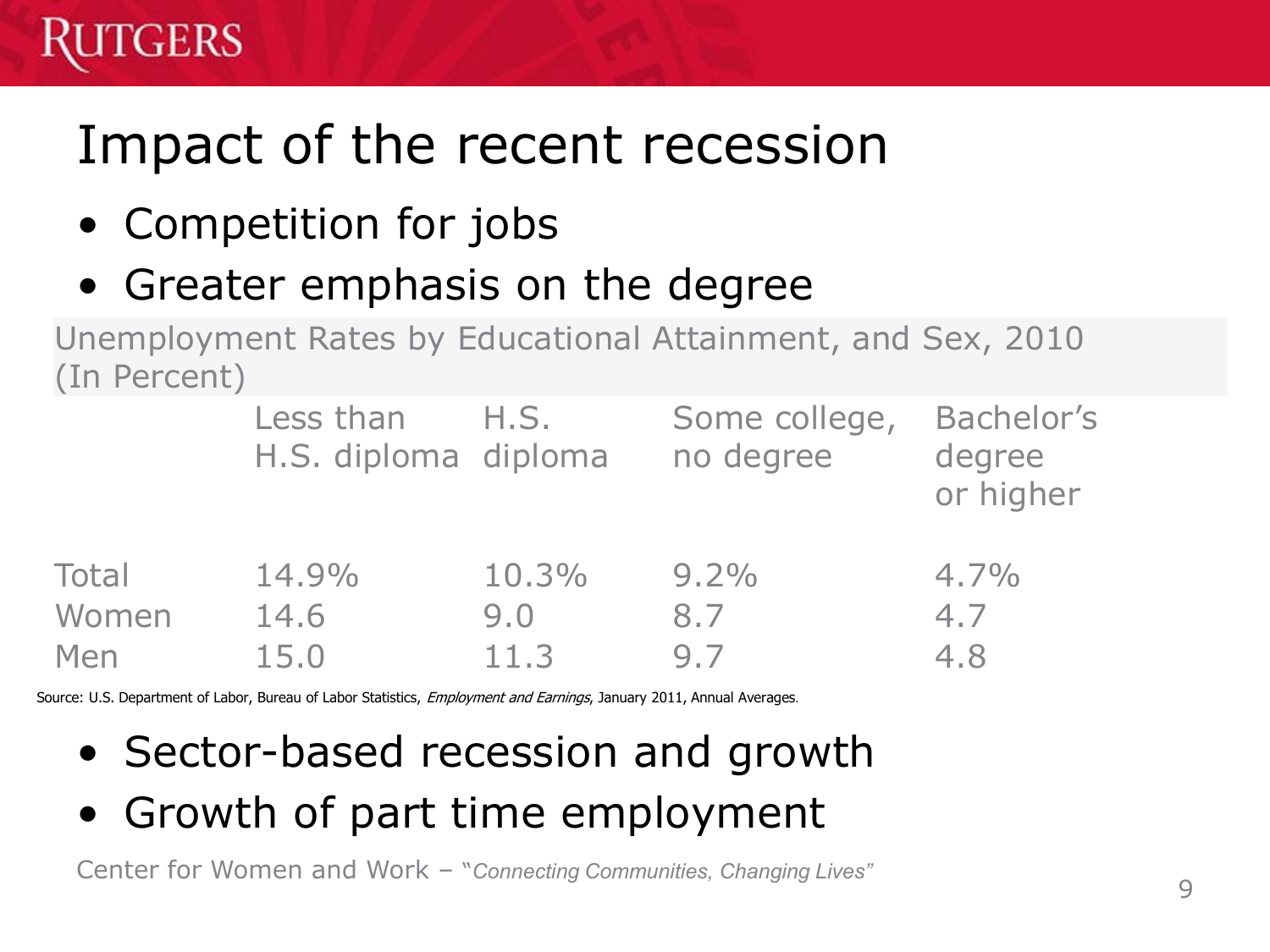## Navigating lattices and ladders

- Women's advancement requires that they know of the pathways to do so, and be able to access them
	- Access to career information—AND better career information
	- Better career advisement and development
	- Understanding of typical barriers to women's advancement, and how they can navigate them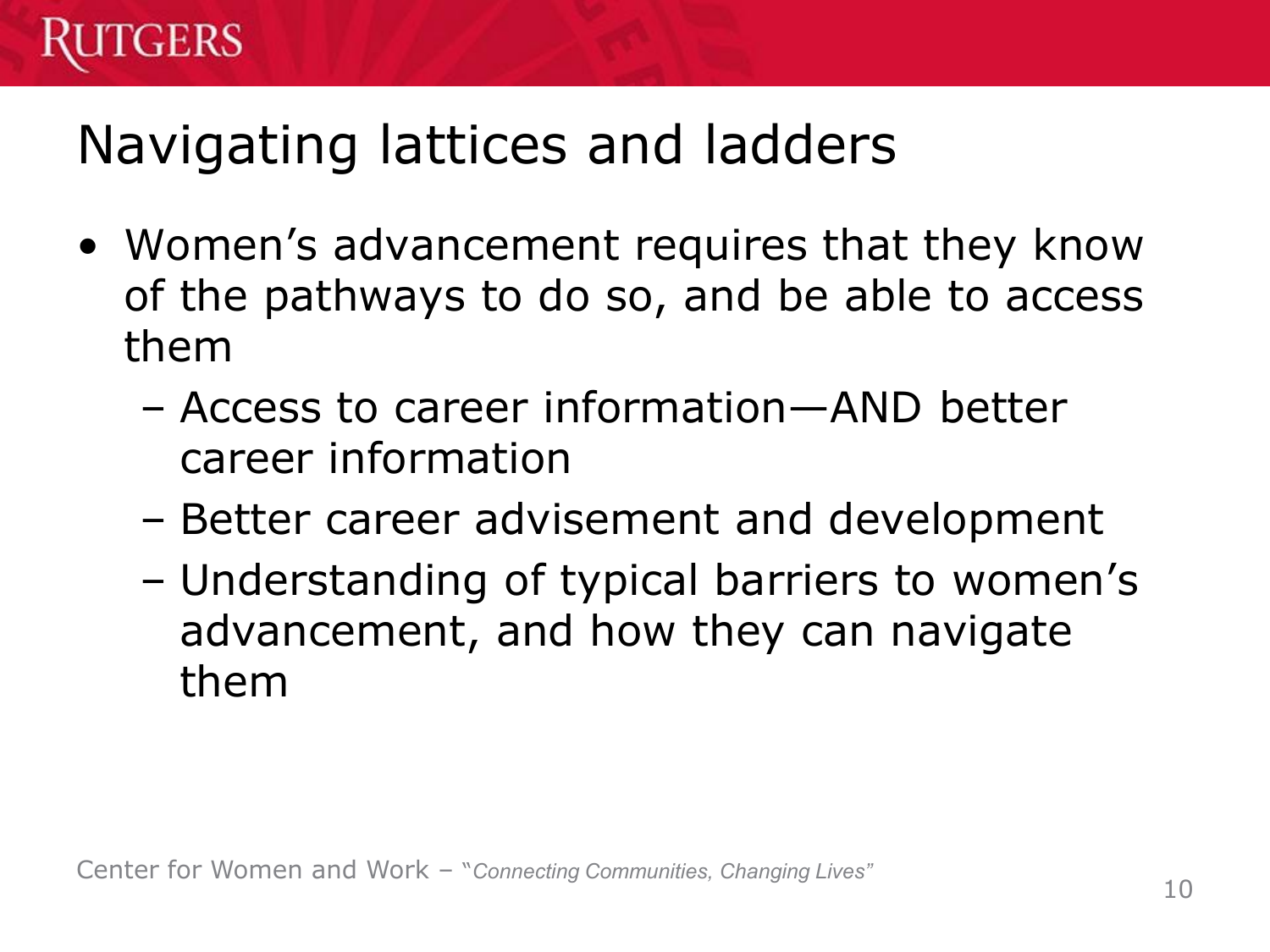## GERS

# Helping women transition from unpaid work to the paid workforce

- Understanding transferable skills—confidence building
	- Help students understand the skills they may have used, as well as how to speak articulately about them.
- Technological literacy
	- Provide opportunities for assessment of technological skills, and workshops for development—including social media for career advancement.
- Opportunities for on-the-job learning experience